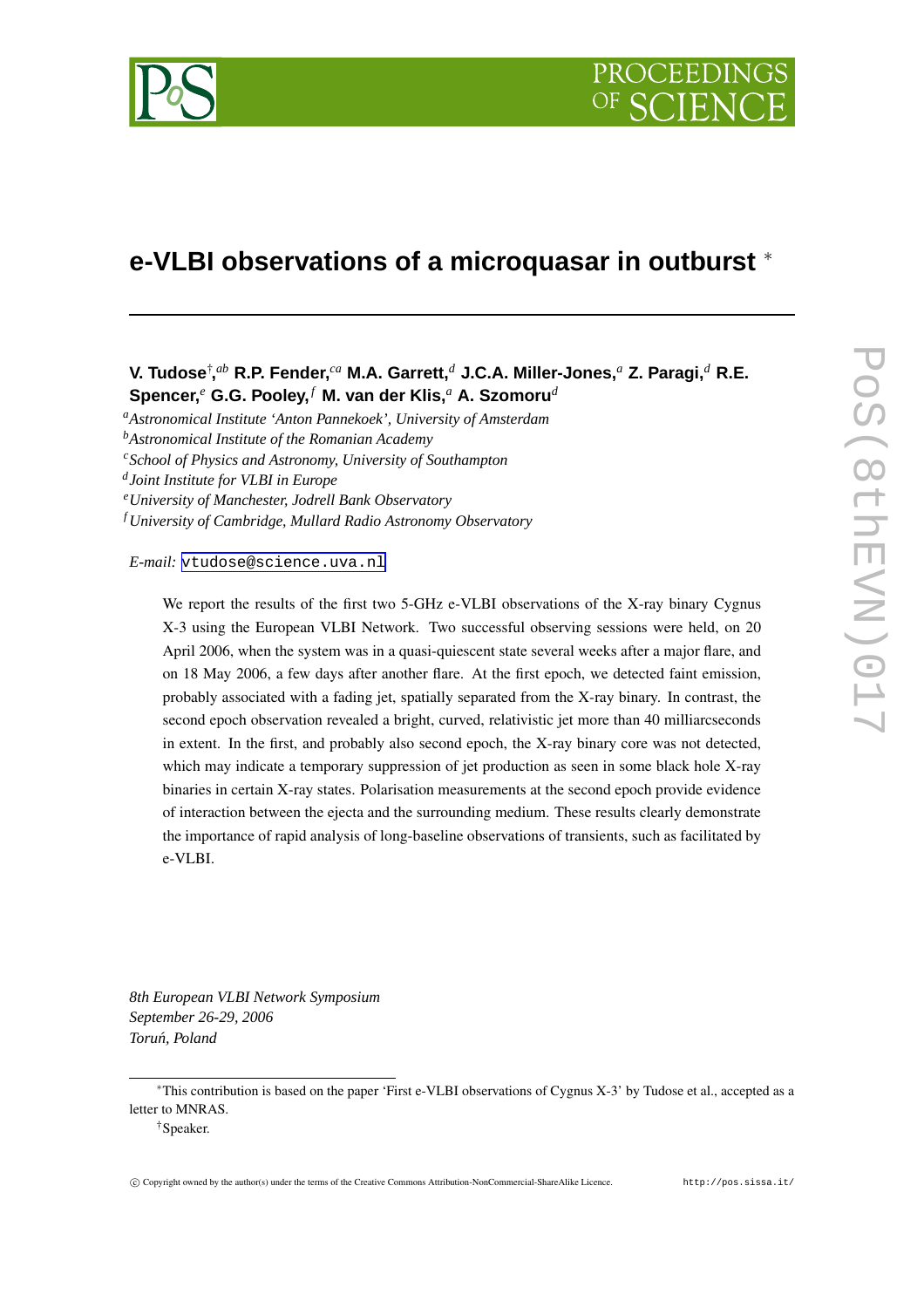## **1. Introduction**

The X-ray binary Cygnus X-3 was first detected in X-rays at the end of the '60s [\[1\]](#page-4-0). Its infrared and X-ray fluxes show a periodicity of 4.8 hours, being interpreted as the orbital period of the system. The nature of the compact object is not known (e.g.  $[2]$  $[2]$ ), whereas the companion seems to be a WN Wolf-Rayet star (e.g. [[3\]](#page-4-0)). Radio observations at different resolutions were made during large flares, revealing the presence of relativistic jets in the system (e.g. [[4,](#page-4-0) [5,](#page-4-0) [6\]](#page-4-0)).

#### **2. Observations**

One of the aims of e-VLBI is to enable mapping of transient phenomena such as microquasars with long-baseline networks of radio telescopes in near real-time. In the case of the EVN, the data are transferred to the correlator at JIVE (Joint Institute for VLBI in Europe) in real-time using IP-routed networks, connecting the radio telescopes through national research networks (NRENs) and the pan-European research network GÉANT 2 via the Dutch NREN (SURFnet) to JIVE. Description of some of the development work in this field was given by [[7,](#page-4-0) [8\]](#page-4-0) and the most recent developments are presented in [[9\]](#page-4-0).

We observed Cygnus X-3 at 5 GHz in phase-referencing mode in three sessions, on 16 Mar, 20 Apr and 18 May 2006 using the six antennas forming the current e-EVN: Onsala 20 m, Torun,´ Jodrell Bank MkII, Cambridge, Medicina and Westerbork (phased array). The observing run on 16 Mar was made in response to the first open call for e-EVN observations made two weeks earlier. Unfortunately, due to technical problems with the off-line correlator software, the data of 16 Mar were not usable and have been excluded from the present study. In our second e-VLBI session, on 20 Apr (epoch I), we observed Cygnus X-3 (in a 'quiescent' state) for an effective integration time of about 7 hours in a complex experiment consisting of interleaved observations of Cygnus X-3 and GRS 1915+105 [\[10\]](#page-4-0). At the beginning of May, Cygnus X-3 underwent a significant flare and we observed it during that active state via a target-of-opportunity proposal for about 12 hours on 18 May (epoch II).

The data were calibrated in AIPS using standard procedures (e.g. [[11\]](#page-4-0)). Self-calibration was applied once for phase with a 30-s solution interval and once for both amplitude and phase with a 30-min solution interval. The resulting radio maps are presented in Fig. 1.

#### **3. Results**

The maps shown in Fig. 1 account for a small fraction of the total flux density of the source: the integrated flux densities measured in the image plane are considerably lower than the ones obtained by fitting the data in the *uv*-plane with elliptical Gaussians. The reason for these differences is that because of the lack of *uv*-coverage at short baselines the large-scale emission could not be imaged properly. It is also worth mentioning that based on the simultaneous measurement of integrated flux density made with Westerbork at epoch II, we are missing almost 40 per cent of the emission at the milliarcsecond scale due to the lack of very short baselines in the e-EVN.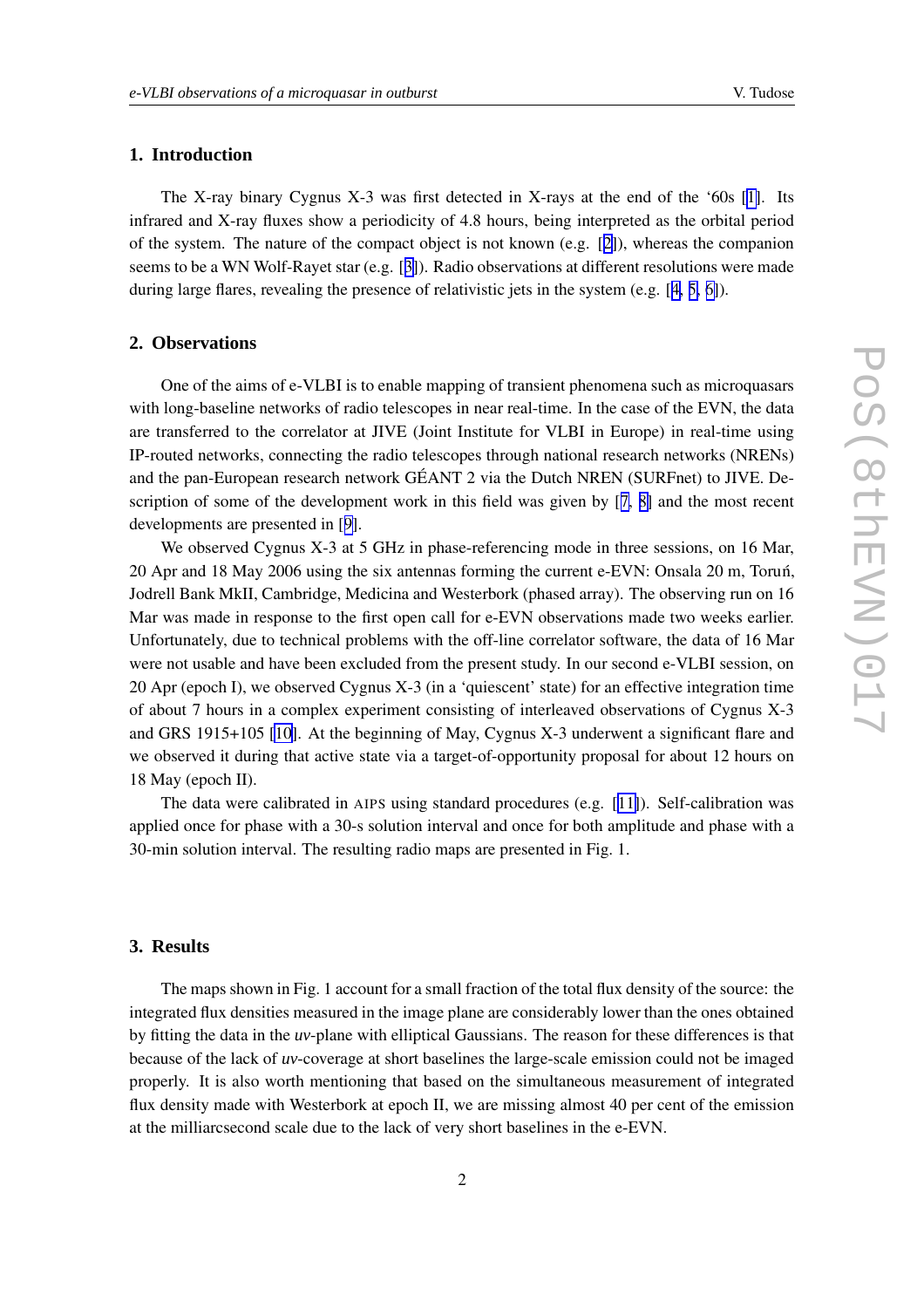

**Figure 1:** *Left*: The 5-GHz e-VLBI radio map of Cygnus X-3 of 20 Apr 2006 (epoch I). The contours are at -15, 15, 25, 35, 45, 55, 65, 75, 85, and  $95 \times$  the rms noise of 0.03 mJy beam<sup>-1</sup>. The beam size is 7.9  $\times$  7.4 mas<sup>2</sup> at PA=−19.°6. The colour code bar on top of the map is expressed in mJy beam<sup>-1</sup>. *Right*: The 5-GHz e-VLBI radio map of Cygnus X-3 of 18 May 2006 (epoch II). The contours are at -15, 15, 25, 35, 45, 55, 65, 75, 85, and 95  $\times$  the rms noise of 0.2 mJy beam<sup>-1</sup>. The beam size is 7.6  $\times$  6.9 mas<sup>2</sup> at PA=88. The colour code bar on top of the map is expressed in mJy beam<sup>-1</sup>. The positions of the centres of the elliptical Gaussians fitted to the data are represented by a cross for epoch I and stars for epoch II. The estimated location of the radio core:  $RA = 20<sup>h</sup>32<sup>m</sup>25<sup>s</sup>77335$ , Dec= $40°57'27''9650$  (J2000) [\[6](#page-4-0)] is indicated with a diamond. Note the different scales of the two images.

The single radio-emitting component observed at epoch I and knot "C" seen at epoch II are colocated within uncertainties. The large positional discrepancy with the previously estimated core position, plus the high degree of linear polarisation in the region (∼10 per cent) suggests that knot "C" is probably not the core. Therefore, instead of the core, epoch I map likely shows an extended radio emission component physically separate from the X-ray binary that may be associated with previous flaring events. This in turn implies that the core itself was below detection levels with a 3<sup>σ</sup> upper limit of 0.4 mJy, about two orders of magnitude fainter than typical levels for the source, and four orders of magnitude fainter than the brightest flares.

Epoch II reveals a much brighter and more complex structure: a curved jet with three bright knots. Knot "A" is clearly much closer to the previously estimated core location, but is still  $\sim$ 24 mas away. In [[4](#page-4-0)] and [\[6\]](#page-4-0), the authors report the same core position to within 1 mas in the data separated by 4.5 years (but note that this is rather uncertain given the fact that [[4\]](#page-4-0) reported that their phasereferencing was not entirely successful). Based on the present knowledge, we cannot confidently identify the proper motion of the system as the cause of the shift. It seems likely therefore that even knot "A" may not correspond to the core, but simply to the nearest knot to it, indicating that at this epoch the core was also quenched. The orientation of the knots with respect to the core implies that all three are associated with the same side of the jet (likely to be approaching, although the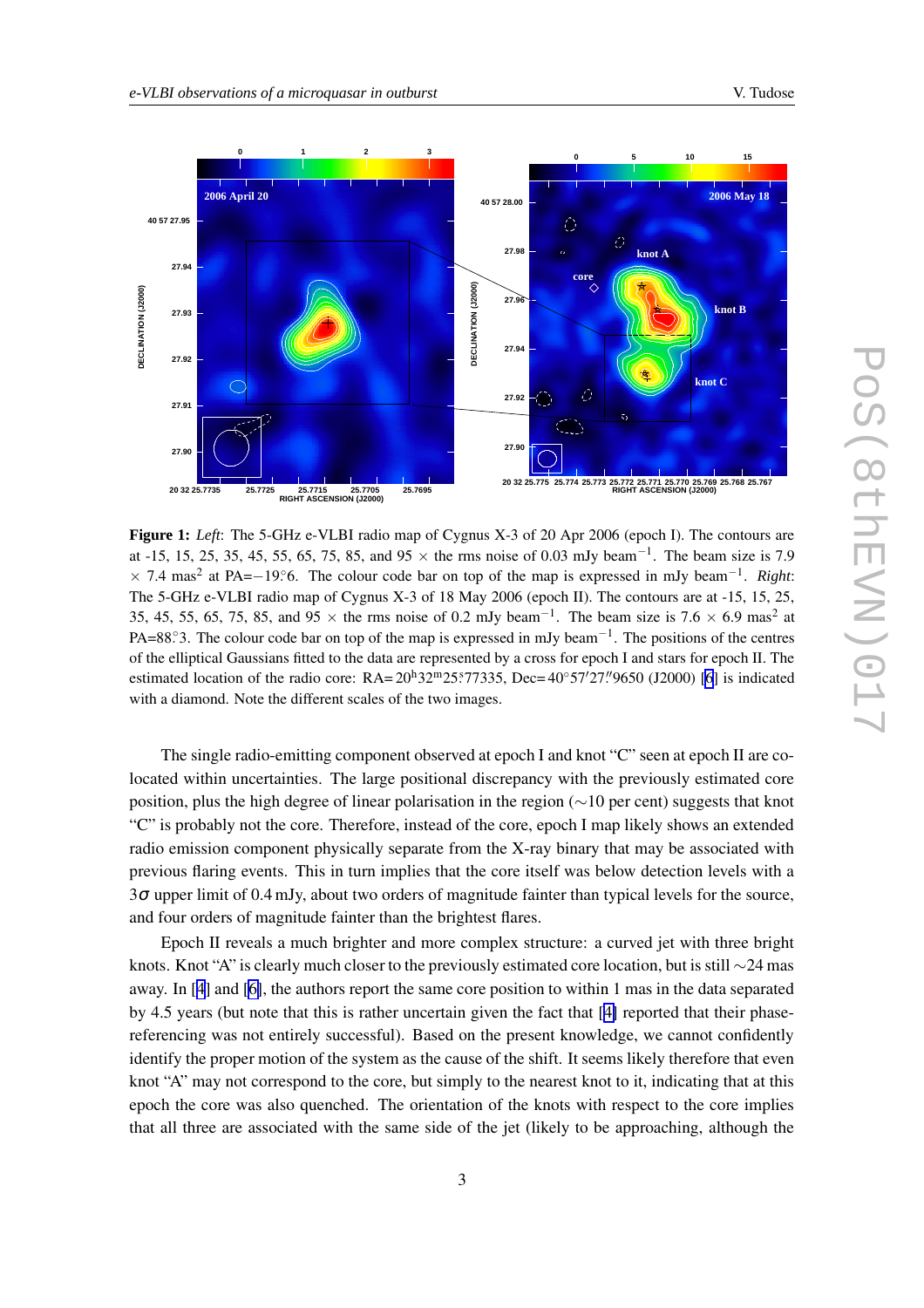complex environment of Cygnus X-3 may strongly influence appearances). Associating knot "C" with the large radio flare that occurred about a week earlier would imply proper motions in the jet of order 10 mas d<sup>-1</sup>, consistent with those reported in [[6\]](#page-4-0). For a distance of ∼9 kpc [[12\]](#page-4-0), this corresponds to a projected velocity of ∼ 0.5*c*, and an intrinsic jet velocity at least that large.

In epoch II, the integrated flux densities measured using WSRT (at 5 GHz) and the Ryle Telescope (at 15 GHz) reveal a steep spectrum ( $\propto v^{-0.6}$ ), indicative of optically thin synchrotron emission. However, since the map presented in Fig. 1 recovers  $\leq$  15 per cent of the integrated flux density, we cannot definitively draw the conclusion that the imaged structures are therefore also optically thin synchrotron emission. Nevertheless, based on simple physical arguments and comparison with other relativistic jet sources, this is likely, and is consistent with the relatively high levels of polarisation observed along the jet. As noted above, knot "C" in particular shows a high level of polarisation, which supports the interpretation that it is not the core. The highest fractional polarisation, almost 25 per cent, appears east of knot "B". This is suggestive of an interaction site between the ejected matter and the surrounding medium (possibly the material ejected in a previous active state). The coincidence of emission at the location of knot "C" in both epochs may suggest that this is the location of a standing shock in the flow or a site of repeated jet-ISM interactions.

#### **4. Conclusions**

We have presented results on the X-ray binary Cygnus X-3 obtained in the framework of the first open call for e-EVN observations. Our two successful experiments captured Cygnus X-3 initially in an almost quiescent state after a previous outburst, and subsequently in an active state a few days after the major flare in May 2006. In the second epoch, a bright, curved, relativistic jet was observed. The total intensity radio maps and polarisation measurements provide evidence for interaction of the jet with the surrounding medium and, if our interpretation is correct, with the material ejected in the previous active state. In the first epoch, two weeks prior to the onset of the major flare of May 2006, the core was in a deeply radio-quenched state, with a  $3\sigma$  upper limit to the flux density of 0.4 mJy. The use of e-VLBI enabled very quick access to the data, practically within one day after the end of the runs, compared to weeks in the traditional VLBI experiments. This possibility for rapid response and analysis of VLBI data is of paramount importance for the study of transient sources, enabling decision making with respect to potential follow-up observations (not only at radio wavelengths) to be much more effective.

### **Acknowledgments**

We thank the JIVE staff R.M. Campbell and C. Reynolds for their valuable contribution to the technical success of the experiments. The European VLBI Network is a joint facility of European, Chinese, South African and other radio astronomy institutes funded by their national research councils. The Ryle Telescope is operated by the University of Cambridge. The X-ray data were provided by the ASM/RXTE teams at MIT and at the RXTE SOF and GOF at NASA's GSFC. e-VLBI developments in Europe are supported by the EC DG-INFSO funded Communication Network Development project, 'EXPReS', Contract No. 02662.